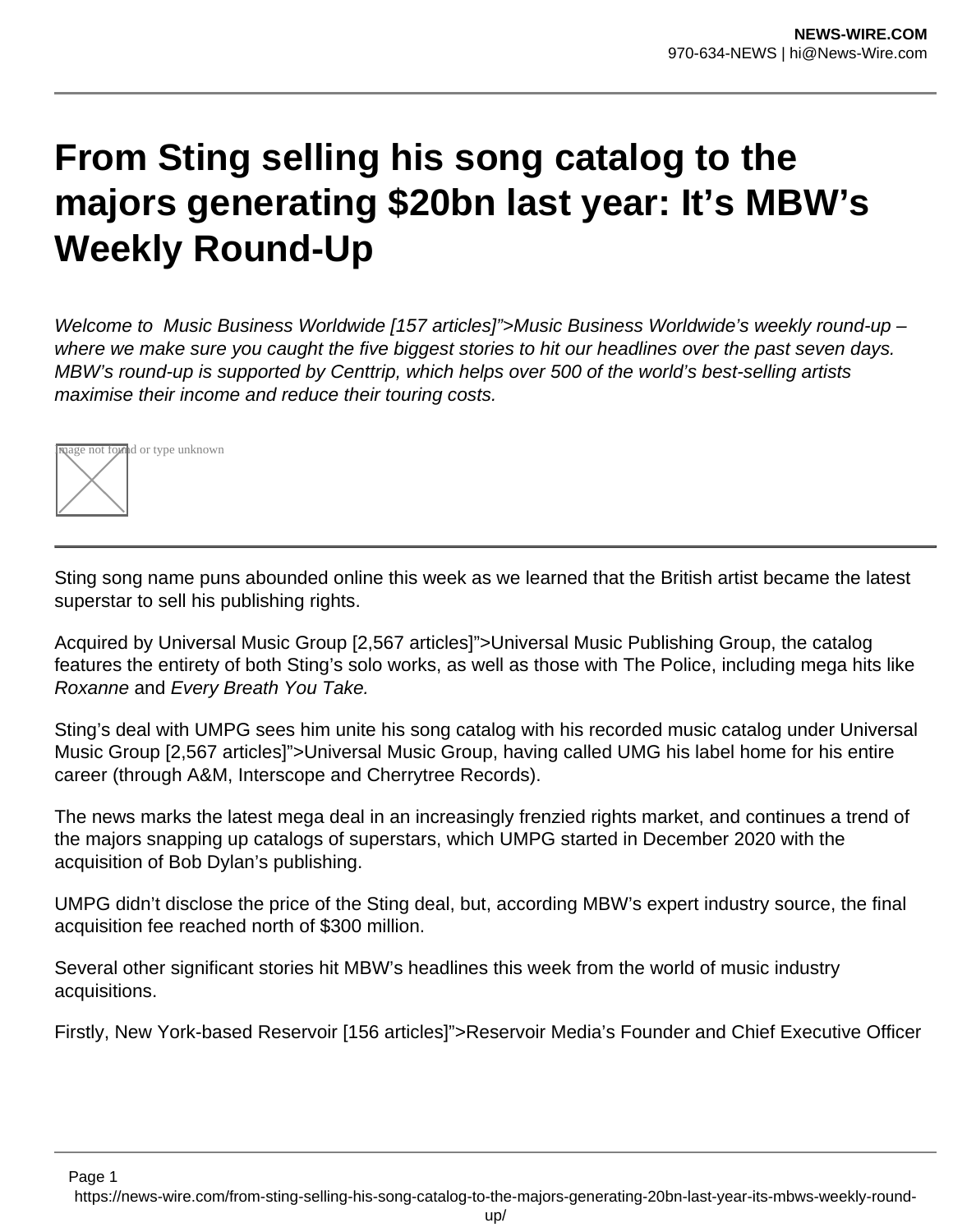Golnar Khosrowshahi [34 articles]">Golnar Khosrowshahi revealed on Tuesday (February 8) that the firm has a "\$3 billion pipeline of potential deals that we are actively exploring".

Khosrowshahi also stated that the company, which floated on the NASDAQ last July via a merger with a SPAC, expects "to deploy over \$200 million in strategic M&A during our first year as a public company".

Meanwhile, MBW reported that investment giant KKR [64 articles]">KKR, which, via its new Chord Music venture acquired a large portfolio of rights from Kobalt for \$1.1 billion in October, is now securitizing that catalog into bonds, and it's also seeking a nice rating for them.

The development comes three months after MBW predicted that a large entity in the financial world would acquire a sizeable catalog of rights, then split that catalog up into bonds, and then proceed to sell those bonds on to investors.

Also this week, we confirmed that the majors jointly generated \$20 billion last year, while Sony [1,515 articles]">Sony Music's \$430 million buyout of AWAL [221 articles]">AWAL was provisionally cleared by the UK's competition watchdog.

Here's what happened this week…

**1) CONFIRMED: THE 3 MAJOR MUSIC COMPANIES JOINTLY GENERATED OVER \$20BN LAST YEAR (THAT'S OVER \$2M PER HOUR)**

Want to know how big last year was for the three major music companies? Gargantuan.

Last summer, MBW predicted that Universal Music Group [2,568 articles]">Universal Music Group, Sony Music Group [176 articles]">Sony Music Group(including Sony's music interests in Japan) and Warner Music Group [1,965 articles]">Warner Music Group would – combined – generate more than \$20 billion in annual revenues in 2021.

We can now confirm, via a lot of number-crunching, that this was indeed the case. (\$20 billion in a year, stat fans, is the equivalent of turning over around \$2.3 million every hour.)…

**2) STING SELLS SONG CATALOG TO UNIVERSAL FOR \$300M+**

Legendary artist and songwriter Sting has sold his entire song catalog to Universal Music Publishing Group (UMPG).

The catalog features the entirety of both Sting's solo works, as well as those with The Police, including mega hits like Roxanne, Every Breath You Take, Shape Of My Heart, If I Ever Lose My Faith In You,

Page 2

https://news-wire.com/from-sting-selling-his-song-catalog-to-the-majors-generating-20bn-last-year-its-mbws-weekly-round-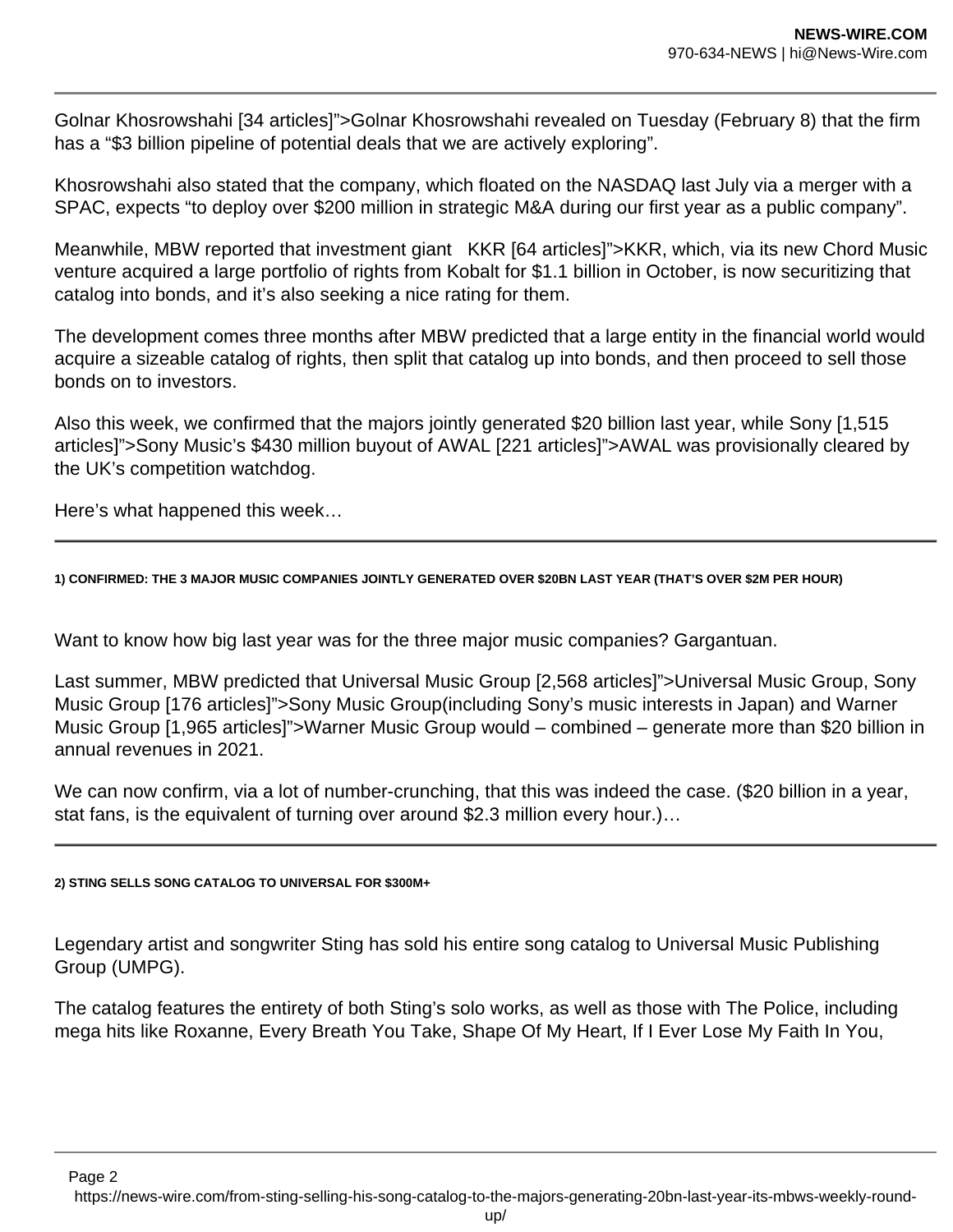Fields Of Gold, Desert Rose, Message in a Bottle, Englishman in New York and Every Little Thing She Does Is Magic.

The price of the deal wasn't disclosed by UMPG, but one expert industry source tells MBW the final acquisition fee reached north of \$300 million…

**3) RESERVOIR HAS \$3BN WORTH OF DEALS IN 'PIPELINE' AND EXPECTS TO SPEND \$200M+ ON M&A DURING FIRST YEAR AS PUBLIC FIRM**

This week, New York-based Reservoir Media published the financial results for its fiscal Q3 2022 (calendar Q4 2021), ended December 31, 2021.

Within Reservoir's latest earnings release, Founder and Chief Executive Officer Golnar Khosrowshahi stated that the firm expects "to deploy over \$200 million in strategic M&A during our first year as a public company".

Additionally, Khosrowshahi revealed that the firm has "\$3 billion worth of deals in the pipeline".

Commenting further on this multi-billion dollar sum during the firm's earnings call, Khosrowshahi noted that, "We have a \$3 billion pipeline of potential deals that we are actively exploring…"

## 4) KKR BOUGHT A MUSIC CATALOG FROM KOBALT FOR \$1.1BN. NOW IT'S TURNING IT INTO BONDS

"Mark my words, we're going to see a large financial entity buy a massive catalog of rights, then they're going to split that catalog up into loads of bonds, and sell those bonds on to investors – and crucially, they're going to be able to get a good rating for them."

That's what MBW told you in the first half of October last year. And that's precisely what's just played out.

In the second half of October, KKR – via its new Chord Music venture – acquired a large portfolio of rights from Kobalt for \$1.1 billion.

Now, KKR is indeed securitizing that catalog into bonds, and seeking a nice rating for them..

5) SONY MUSIC'S \$430M BUYOUT OF AWAL PROVISIONALLY CLEARED BY UK COMPETITION **WATCHDOG** 

Page 3

https://news-wire.com/from-sting-selling-his-song-catalog-to-the-majors-generating-20bn-last-year-its-mbws-weekly-round-